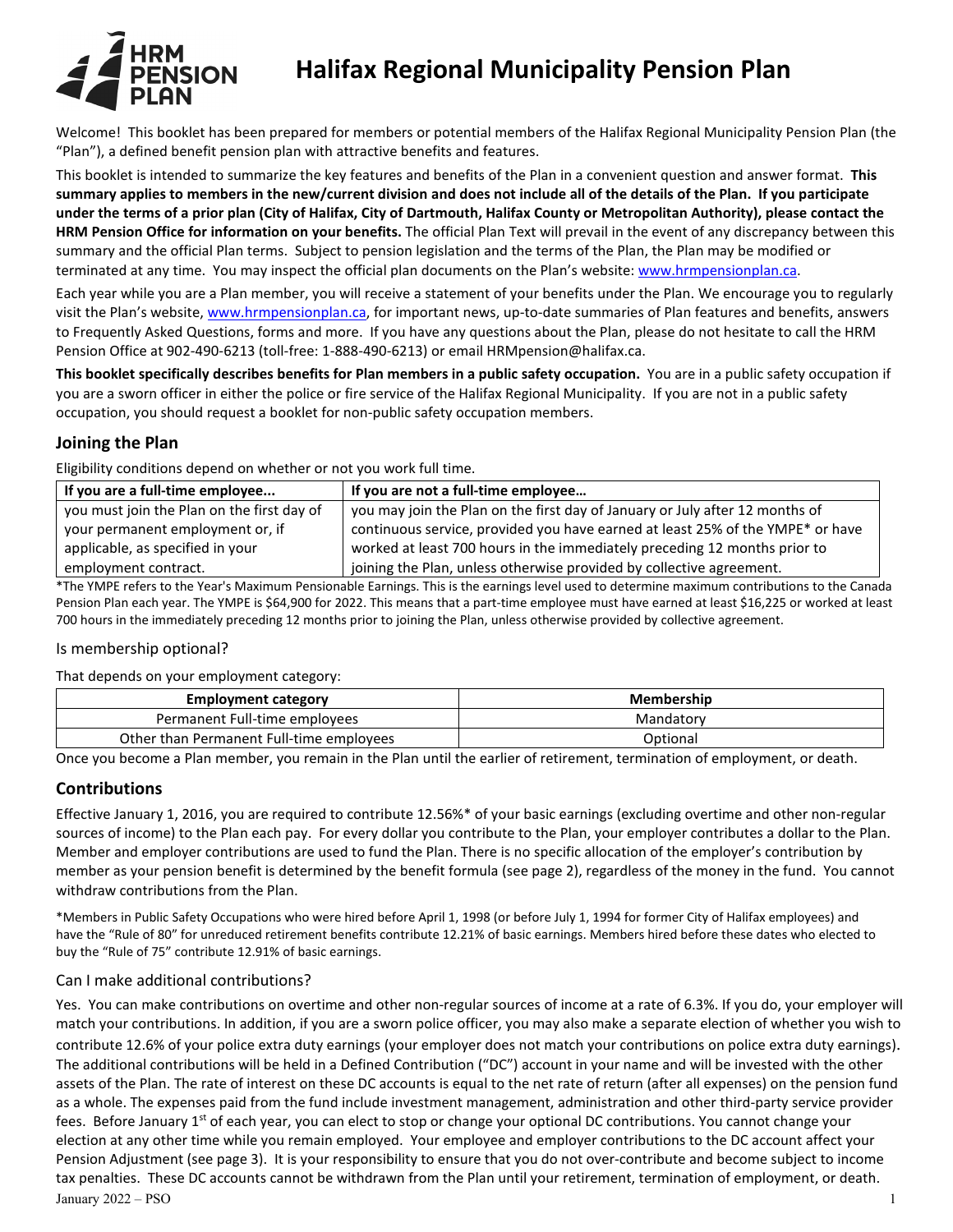When you retire or terminate employment, you can use the DC account value to purchase additional pension payable from the HRM Pension Plan, or transfer it to your personal Locked-In Retirement Account. If you die, the DC account value will be paid to your Spouse or designated beneficiary.

# **Benefits at retirement**

The Plan is designed to help you accumulate benefits for retirement. Your benefits are based on a pre-set formula regardless of investment performance or interest rates. Here's the formula to calculate your annual pension payable upon your retirement:

| 2% | Your best average earnings                                    |  | Your years of credited service                              |
|----|---------------------------------------------------------------|--|-------------------------------------------------------------|
|    |                                                               |  |                                                             |
|    | This is the average of your earnings over the 3 highest-paid, |  | This is the length of time you have been continuously       |
|    | consecutive years. It does not include overtime and other     |  | employed while a member of the Plan, and made               |
|    | non-regular sources of income. For further details on the     |  | contributions as required by the Plan. Credited service for |
|    | earnings included for pension purposes, please contact your   |  | members employed in part-time positions is determined       |
|    | payroll support person.                                       |  | based on hours worked compared to full-time hours.          |

For example, if you have best average annual earnings of \$50,000 and 25 years of credited service in the Plan, your annual pension entitlement is \$25,000 (2% x \$50,000 x 25).

**Maximum Pension** – Retirement benefits under registered pension plans are subject to various limits under the Income Tax Act. The maximum pension you may earn under the Plan is the defined benefit limit as specified under the Income Tax Act. For members retiring in 2022, this limit is \$3,420.00 per year of credited service. This would impact members retiring in 2022 with a Best Average Earnings of \$171,000 or higher. The maximum pension for any service that is purchased in respect of years prior to 1990 while you were not a contributor to a registered pension plan is 2/3 of the defined benefit limit.

## When is my pension payable?

You can commence receiving your pension at different ages, as follows:

| <b>Normal Retirement Date:</b> | The Normal Retirement Date under the Plan is the first day of the calendar month coincident with or                                                                                                                                                                                                                                                                                                                                                                                                                                                                                                                                                                                         |  |
|--------------------------------|---------------------------------------------------------------------------------------------------------------------------------------------------------------------------------------------------------------------------------------------------------------------------------------------------------------------------------------------------------------------------------------------------------------------------------------------------------------------------------------------------------------------------------------------------------------------------------------------------------------------------------------------------------------------------------------------|--|
|                                | next following your 60 <sup>th</sup> birthday.                                                                                                                                                                                                                                                                                                                                                                                                                                                                                                                                                                                                                                              |  |
| <b>Optional Retirement</b>     | You may retire with an unreduced pension from the Plan as early as age 60 or when your age and                                                                                                                                                                                                                                                                                                                                                                                                                                                                                                                                                                                              |  |
| Date:                          | your years of continuous service add up to 75 (known as the "Rule of 75")*, whichever comes first.                                                                                                                                                                                                                                                                                                                                                                                                                                                                                                                                                                                          |  |
|                                | There is no minimum age requirement associated with the "Rule of 75".                                                                                                                                                                                                                                                                                                                                                                                                                                                                                                                                                                                                                       |  |
| <b>Early Retirement Date:</b>  | You may retire as early as age 50 with a reduced pension. The reduction is equal to %% for each<br>month between your Early Retirement Date and your Optional Retirement Date as described above.<br>For example, if you retire at age 56 and your Optional Retirement Date is age 58, then you will be<br>retiring 24 months before you are eligible for an unreduced pension. In this example, the pension will<br>be reduced by 12% ( $\frac{1}{2}\%$ x 24 months). This reduction is permanent to compensate for the longer<br>payment period. Please note that if your Optional Retirement Date is before age 50, there will be no<br>reduction in your pension upon early retirement. |  |
| <b>Postponed Retirement</b>    | If you choose to work beyond your Normal Retirement Date, your pension will commence the first                                                                                                                                                                                                                                                                                                                                                                                                                                                                                                                                                                                              |  |
| Date:                          | day of the month following your last day of work, but not later than December 1 <sup>st</sup> of the year in which                                                                                                                                                                                                                                                                                                                                                                                                                                                                                                                                                                          |  |
|                                | you turn age 71, in accordance with Plan provisions and the Income Tax Act.                                                                                                                                                                                                                                                                                                                                                                                                                                                                                                                                                                                                                 |  |

\*Members in Public Safety Occupations who were hired before April 1, 1998 (or before July 1, 1994 for former City of Halifax employees) have the "Rule of 80" unless additional contributions were made to the Plan.

#### How will the pension I earn under the Plan be paid?

| If you $\dots$              | you will receive                                                                                                                                                                |
|-----------------------------|---------------------------------------------------------------------------------------------------------------------------------------------------------------------------------|
| have a Spouse at retirement | a pension for your lifetime. When you die, your surviving Spouse will receive a lifetime<br>pension equal to 66 %% of your pension. If you both die before payments exceed your |
|                             | contributions to the Plan with interest to your retirement date, your designated<br>beneficiary will receive a lump sum benefit equal to the remainder of this amount.          |
| do not have a Spouse at     | a pension for your lifetime. If you die before receiving 120 monthly payments, your                                                                                             |
| retirement                  | designated beneficiary will receive the value of the remaining payments.                                                                                                        |

Your Spouse is the person you are married to or the person you are in a common law relationship with. Please refer to the Plan's Website a[t www.hrmpensionplan.ca](http://www.hrmpensionplan.ca/) for a complete definition of Spouse in accordance with the Nova Scotia *Pension Benefits Act*.

#### Will the pension I earn under the Plan keep up with the cost of living?

Subject to approval by the Pension Committee, pensions in payment may be adjusted for increases in the cost of living but there is no guaranteed increase. The process of approval by the Committee will be guided by the Committee's Funding Policy and Plan Text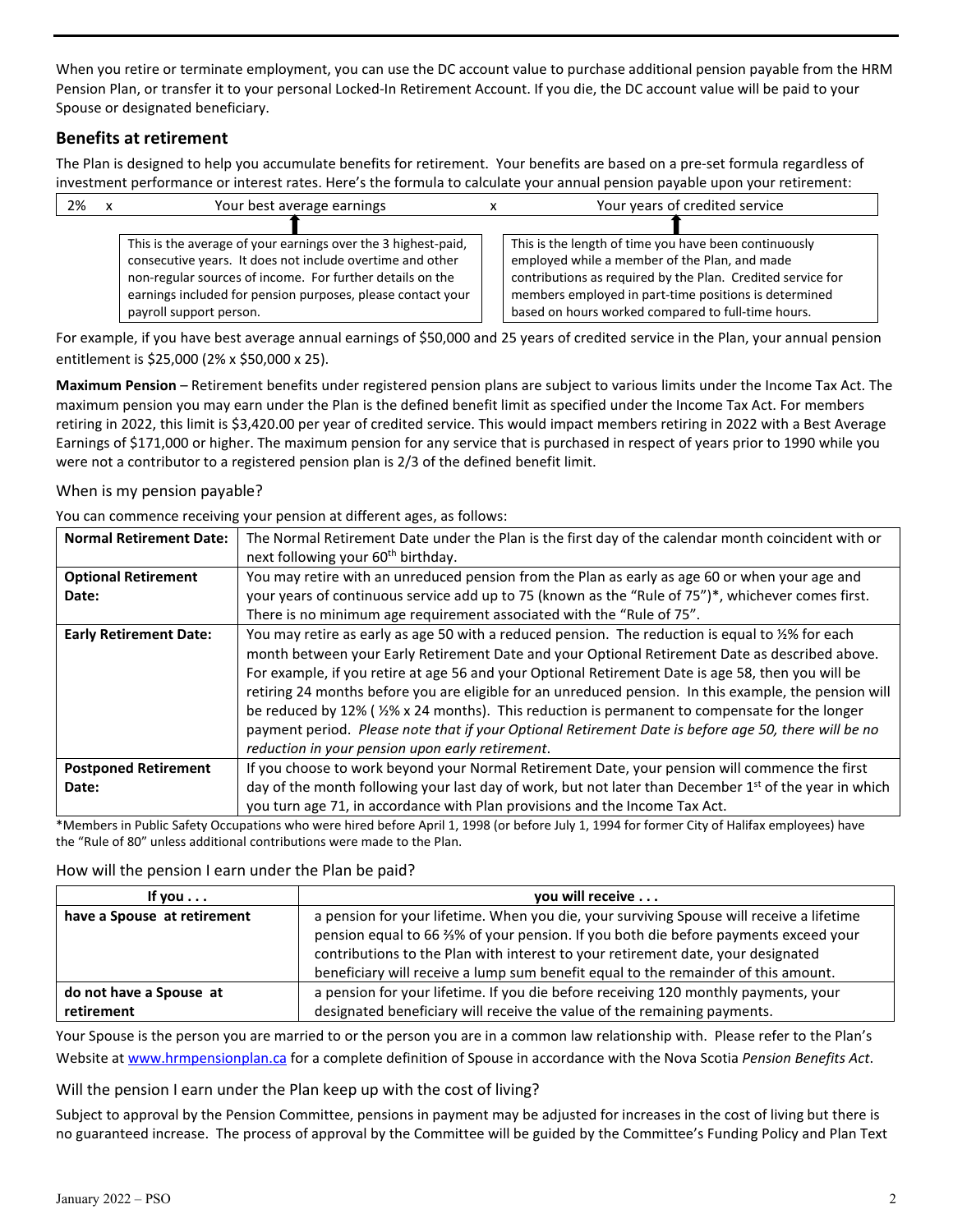## What is a Pension Adjustment, and how is it calculated?

Your RRSP contribution room each year is reduced by the value of the pension benefit you have earned for the year. This value is reported on your T4 slip as a Pension Adjustment ("PA"). The PA is calculated using a formula prescribed by the Income Tax Act:

9 x the benefit you have earned during the year - \$600\* + employee and employer optional contributions to your Defined Contribution ("DC") Accounts.

\*The \$600 in the above formula is pro-rated based on credited service where your credited service is less than 1 in the year.

Can I purchase or transfer service and have it count as credited service under the Plan?

Yes. Subject to certain Income Tax Act limits, you may be able to purchase or transfer pensionable service, such as:

- approved leaves of absence with your employer during which you did not contribute to the Plan;
- **EXTER** service with your employer prior to joining the Plan;
- **EXED** service with employers with whom the Plan has a reciprocal transfer agreement;
- certain periods of employment with other employers; and
- **Perior and Service under the Plan for which you have received a refund when your employment ended.**

Presently, the Plan has reciprocal agreements with the Province of Nova Scotia (including many public authorities in the Province), the Federal Government, the Ontario Municipal Employees Retirement System, and the Province of Newfoundland and Labrador. There are deadlines under which you must initiate the process of transferring service under the reciprocal transfer agreements. The deadlines vary under each agreement, but could be as early as one year of employment with HRM.

Please note that administration fees are charged for transfers under a reciprocal transfer agreement and for the purchase of service with a previous employer. Please contact the HRM Pension Plan Office or go to the Plan's website at [www.hrmpensionplan.ca](http://www.hrmpensionplan.ca/) for more information about eligibility, costs and fees.

## **Your benefits in other events**

#### What happens if I become disabled?

If you become disabled after April 1, 1998 and receive disability income from the Canada Pension Plan, Workers Compensation, or a long-term disability plan sponsored by your employer or a bargaining unit of your employer, and your net income as defined in the Plan while disabled is less than your net income immediately prior to your disability, your pension benefits will continue to accumulate as long as you continue to be disabled and employed by your employer. The benefit you earn during this period will be based on your rate of pay prior to your disability. You are not required to make contributions to the Plan during this time; however, your employer must continue to make contributions on your behalf.

#### What happens if I die?

| If you die $\ldots$              | here's what will happen                                                                                                                                                                                                                                                                                                                                                                                                                                                                                                                                                    |  |  |
|----------------------------------|----------------------------------------------------------------------------------------------------------------------------------------------------------------------------------------------------------------------------------------------------------------------------------------------------------------------------------------------------------------------------------------------------------------------------------------------------------------------------------------------------------------------------------------------------------------------------|--|--|
| before you start<br>your pension | your surviving Spouse may elect to receive the lump-sum value of the pension you would have<br>received had your employment ended immediately before your death. Instead of a lump-sum<br>payment, your Spouse may elect to receive an immediate or deferred pension. The survivor pension<br>would be equivalent in value to the lump-sum value of your pension.<br>If you do not have a Spouse, your designated beneficiary or estate will receive the lump-sum value of<br>the pension you would have received had your employment ended immediately before your death. |  |  |
| after your pension               | the benefit payable will depend on the form of pension you chose at retirement. Any joint survivor                                                                                                                                                                                                                                                                                                                                                                                                                                                                         |  |  |
| has started                      | pension will only be payable to the person who was your Spouse at the time of retirement.                                                                                                                                                                                                                                                                                                                                                                                                                                                                                  |  |  |

If you want to change your Spouse or designated beneficiary, please complete a "Beneficiary & Spouse Designation" form. The form can be found on the Plan's website a[t www.hrmpensionplan.ca.](http://www.hrmpensionplan.ca/)

#### What happens if I terminate my employment before I become eligible to retire?

You will have the choice of:

- leaving the benefits you earned in the Plan and being paid a monthly pension at your Normal Retirement Date, or
- transferring the commuted (lump-sum) value of your benefits to a Locked-In Retirement Account or to another registered pension plan (if that plan accepts it) on a tax-sheltered basis. However, please note that the Income Tax Act imposes limits to the amount that can be transferred from a registered pension plan on a tax-sheltered basis. If your commuted (lump sum) value exceeds this limit, the excess amount shall be payable as cash and will be subject to withholding tax. There may be an opportunity for you to tax-shelter a portion or all of your excess amount (if applicable) if you have available RRSP contribution room.

If your annual pension payable at your Normal Retirement Date is less than 4% of the Year's Maximum Pensionable Earnings ("YMPE") in the year your employment terminates, or the commuted value of your pension is less than 20% of the YMPE in the year your employment terminates, your benefit is considered to be a "small benefit" and may be payable as cash subject to withholding tax.